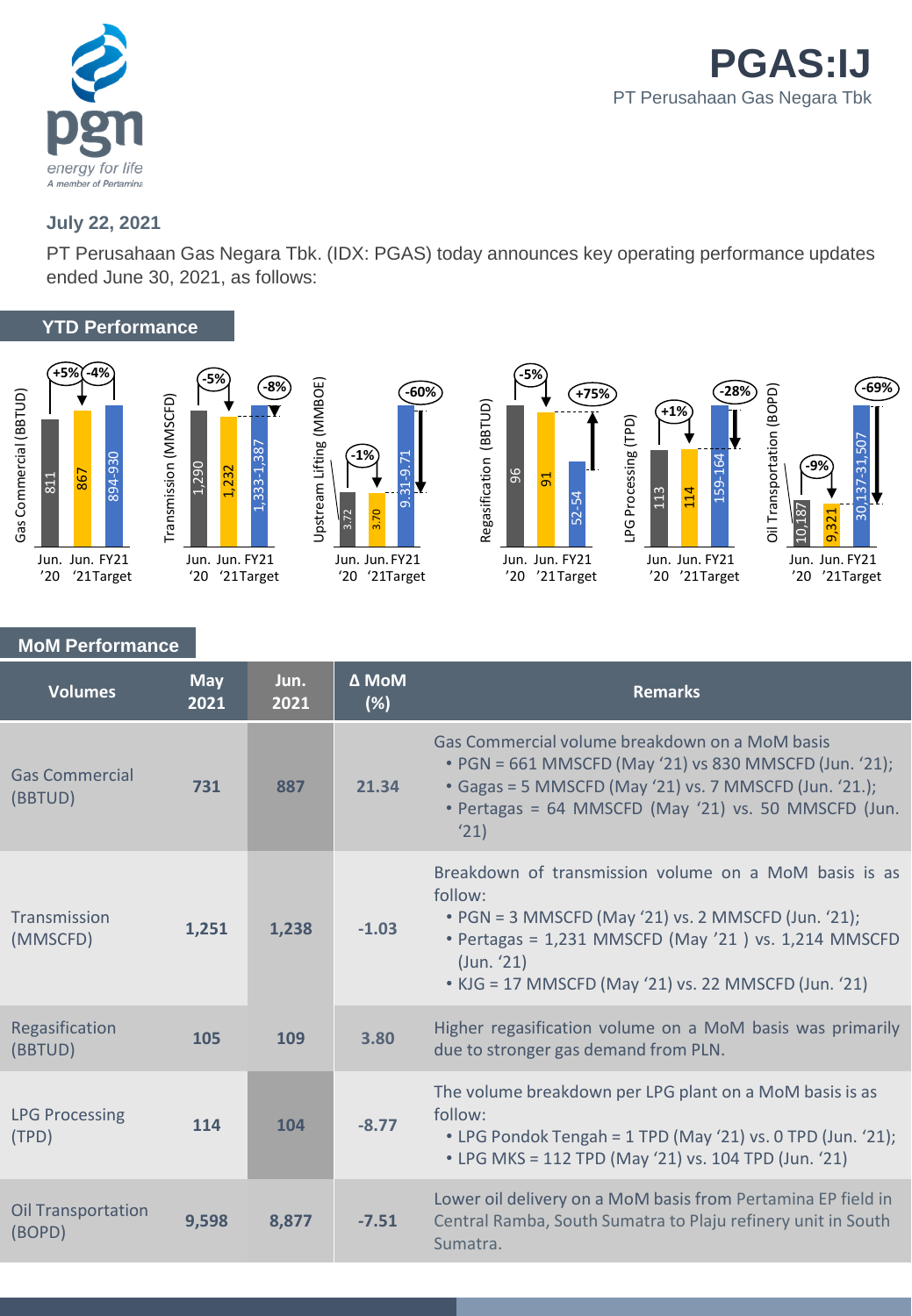

# **O&G Performance**

# Details of of our oil and gas for the period of YTD-June 2021 amounted to 3.70 MMBOE with details as follow:

| <b>Blocks</b> | YTD-May '21 (MMBOE) | YTD-June '21 (MMBOE) | $\Delta$ (%) |
|---------------|---------------------|----------------------|--------------|
| Pangkah       | 0.785               | 0.851                | 8.40         |
| Fasken        | 0.788               | 0.930                | 18.02        |
| Ketapang      | 0.348               | 0.387                | 11.20        |
| Muriah        | 0.373               | 0.446                | 19.57        |
| Bangkanai     | 0.155               | 0.187                | 20.64        |
| Muara Bakau   | 0.708               | 0.907                | 28.10        |

# **Capex (US\$ Million)**

## Capex details during the period of YTD-May 2021\* are as follow:

| <b>Business Segments</b><br><b>Capex</b> | <b>Target FY21</b><br>(US\$ Million) | YTD-May. '21<br>(US\$ Million) | <b>Notes</b>                                                                                                                                                                                                                                                                                  |
|------------------------------------------|--------------------------------------|--------------------------------|-----------------------------------------------------------------------------------------------------------------------------------------------------------------------------------------------------------------------------------------------------------------------------------------------|
| Gas pipeline<br>transportation           | $160 - 197$                          | 61                             | Rokan oil transmission pipelines with partial target<br>$\bullet$ .<br>commercial operation in 3Q21;<br>Gresik-to-Semarang gas transmission pipeline with<br>target commercial operation in 4Q21<br>Senipah oil refinery gas pipeline development with<br>target commercial operation in 1Q23 |
| <b>Gas Commercial</b>                    | $147 - 180$                          | 5                              | Gas pipeline expansion projects to residential<br>customers<br>Gas pipeline expansion projects to PGN's and<br>Pertagas' industrial customers                                                                                                                                                 |
| Portfolio                                | $63 - 83$                            | 36                             | Pangkah oil & gas block development project<br>including West Pangkah and Sidayu fields.<br>Muara Bakau oil & gas block development project<br>Bangkanai and West Bangkanai oil & gas blocks<br>development                                                                                   |
| <b>Services</b>                          | $43 - 63$                            | $\mathbf{1}$                   | Internet infrastructure development to residential<br>customers<br>• Telecommunication infrastructure development<br>Construction as well as O&M services                                                                                                                                     |
| <b>Storage</b>                           | $35 - 44$                            | $\mathbf{1}$                   | LNG regasification terminal infrastructure<br>development<br>LNG refuelling facility in Bontang<br>Wet calibration metering system facility in Lampung.                                                                                                                                       |
| Non-gas pipeline<br>transportation       | $42 - 53$                            | $\Omega$                       | LNG infrastructure development in East Java;<br>Ministerial Decree of MEMR Nomor 13 Year 2020 in<br>relations to convert more than PLN's 50 power<br>plants situated mostly in Easttern part of Indonesia.                                                                                    |
| <b>TOTAL</b>                             | 490 - 620                            | 104                            |                                                                                                                                                                                                                                                                                               |

\**Note: YTD-June '21 capex yet to be determined*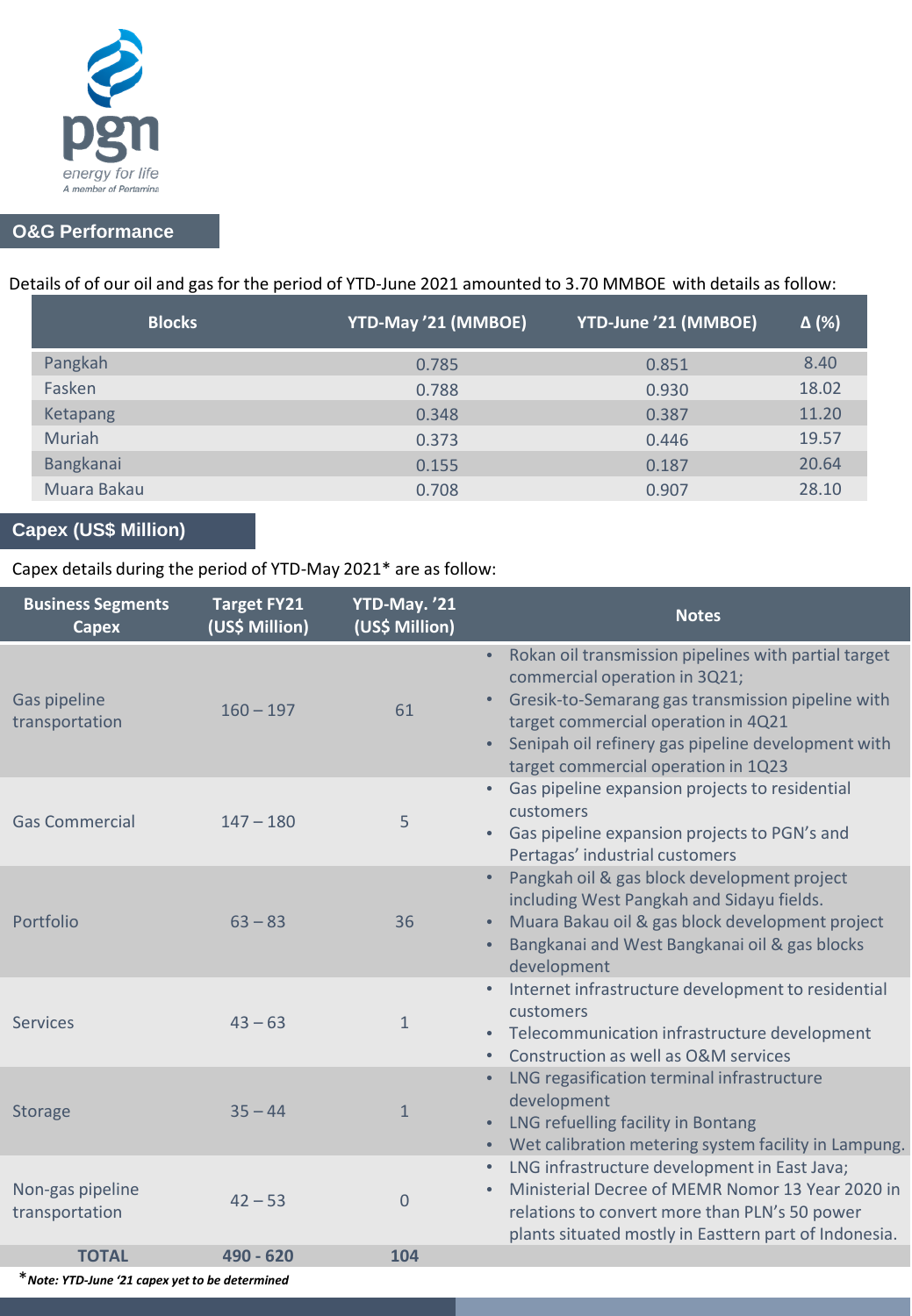

### **Business Updates**

1. Details of gas sales to seven selected industrial sector by PGN and Pertagasin June '21 in accordance with MEMR Decree Number 89 Year 2020 are as follow:

#### **PGN**

| <b>INDUSTRIAL</b>               | <b>TOTAL GAS</b><br><b>ALLOCATION UNDER</b> | <b>VOLUMES (BBTUD)</b> |     |                                                               |     |     |     |     |  |
|---------------------------------|---------------------------------------------|------------------------|-----|---------------------------------------------------------------|-----|-----|-----|-----|--|
| <b>CUSTOMER</b><br><b>TYPES</b> | <b>MEMR DECREE</b><br>(BBTUD)               |                        |     | JAN. '21 FEB. '21 MAR. '21 APR. '21 MAY '21 JUN. '21 AVG. '21 |     |     |     |     |  |
| Steel                           | 53                                          | 28                     | 31  | 28                                                            | 34  | 22  | 32  | 29  |  |
| Glass                           | 16                                          | 11                     | 12  | 12                                                            | 12  | 11  | 12  | 12  |  |
| <b>Sheet Glass</b>              | 35                                          | 30                     | 31  | 30                                                            | 29  | 30  | 30  | 30  |  |
| Ceramics                        | 96                                          | 66                     | 68  | 66                                                            | 65  | 55  | 66  | 64  |  |
| Oleochemical                    | 31                                          | 23                     | 26  | 26                                                            | 25  | 21  | 21  | 23  |  |
| Petrochemical                   | 76                                          | 65                     | 66  | 60                                                            | 61  | 61  | 64  | 63  |  |
| Fertilizer                      | $\Omega$                                    | 19                     | 17  | 18                                                            | 18  | 17  | 20  | 18  |  |
| Rubber Glove                    | 1.2                                         | 1.2                    | 1.3 | 1.2                                                           | 1.2 | 0.9 | 1,1 |     |  |
| <b>TOTAL</b>                    | 309                                         | 242                    | 252 | 241                                                           | 247 | 217 | 246 | 241 |  |

*\* June '21 gas sales volumes are subject to change*

### **Pertagas**

| <b>INDUSTRIAL</b>               | <b>TOTAL GAS</b><br><b>ALLOCATION UNDER</b> | <b>VOLUMES (BBTUD)</b> |      |                                                                 |      |      |      |      |  |  |
|---------------------------------|---------------------------------------------|------------------------|------|-----------------------------------------------------------------|------|------|------|------|--|--|
| <b>CUSTOMER</b><br><b>TYPES</b> | <b>MEMR DECREE</b><br>(BBTUD)               |                        |      | JAN. '21 FEB. '21 MAR. '21* APR. '21* MAY '21 JUN. '21 AVG. '21 |      |      |      |      |  |  |
| <b>Steel</b>                    | 2.00                                        | 2.1                    | 1.8  | 1.8                                                             | 1.0  | 0.7  | 0,7  | 1,3  |  |  |
| Petrochemical                   | 3.30                                        | 0.4                    | 0.4  | 0.3                                                             | 0.2  | 0.4  | 0,4  | 0,3  |  |  |
| Ceramics                        | 2.40                                        | 2.5                    | 2.4  | 2.4                                                             | 1.8  | 1.6  | 1,7  | 2,0  |  |  |
| Oleochemical                    | 2.50                                        | 2.6                    | 2.7  | 2.7                                                             | 2.2  | 2.6  | 2,6  | 2,6  |  |  |
| Fertilizer                      | 43.00                                       | 35.3                   | 44.3 | 32.4                                                            | 8.2  | 29   | 13,7 | 27,1 |  |  |
| <b>Total</b>                    | 53.00                                       | 43                     | 52.0 | 40.0                                                            | 13.0 | 34.0 | 19.0 | 33.0 |  |  |

*\* June '21 gas sales volumes are subject to change*

2. Details of gas sales to PLN's power plants during YTD-June '21 period in accordance with MEMR Decree Number 91 Year 2020 are as follow:

|                                  | <b>TOTAL GAS</b><br><b>ALLOCATION</b>      | <b>VOLUMES (BBTUD)</b>   |     |                                             |     |     |                          |     |  |
|----------------------------------|--------------------------------------------|--------------------------|-----|---------------------------------------------|-----|-----|--------------------------|-----|--|
| <b>PLN POWER PLANTS</b>          | <b>UNDER MEMR</b><br><b>DECREE (BBTUD)</b> |                          |     | JAN. '21 FEB. '21 MAR. '21 APR. '21 MAY '21 |     |     | <b>JUN. '21 AVG. '21</b> |     |  |
| PLN Cilegon                      |                                            | 33                       | 39  | 36                                          | 31  | 26  | 35 <sub>1</sub>          | 33  |  |
| PLN Tig. Priok                   |                                            | 67                       | 67  | 76                                          | 67  | 49  | 65                       | 65  |  |
| PLN Muara Tawar                  |                                            | 47                       | 39  | 38                                          | 28  | 24  | 46                       | 37  |  |
| PLN Muara Karang                 |                                            | 44.4                     | 35  | 33.9                                        | 30  | 21  | 29                       | 32  |  |
| PLN Talang Duku                  |                                            |                          |     |                                             |     | ۰   |                          |     |  |
| PLTMG Sutami -30 MW              | 315                                        | $\overline{2}$           | 2   | 2                                           | 2   |     | 2                        | 2   |  |
| PLTMG Tarahan - 30 MW            |                                            | $\overline{\phantom{0}}$ |     |                                             |     | ۰   | $\overline{\phantom{a}}$ |     |  |
| PLTG/MG MPP New Tarahan - 100 MW |                                            | 11                       | 13  | 13                                          | 10  | 9   | 14                       | 11  |  |
| PLN Batam (Multidestinasi)       |                                            | 36                       | 38  | 39                                          | 38  | 36  | 38                       | 38  |  |
| Energi Listrik Batam             |                                            | 3                        | 3   | 3                                           | 3   | 3   | 3                        | 3   |  |
| <b>TOTAL</b>                     | 315                                        | 244                      | 235 | 242                                         | 208 | 169 | 231                      | 221 |  |

*\* June '21 gas sales volumes are subject to change*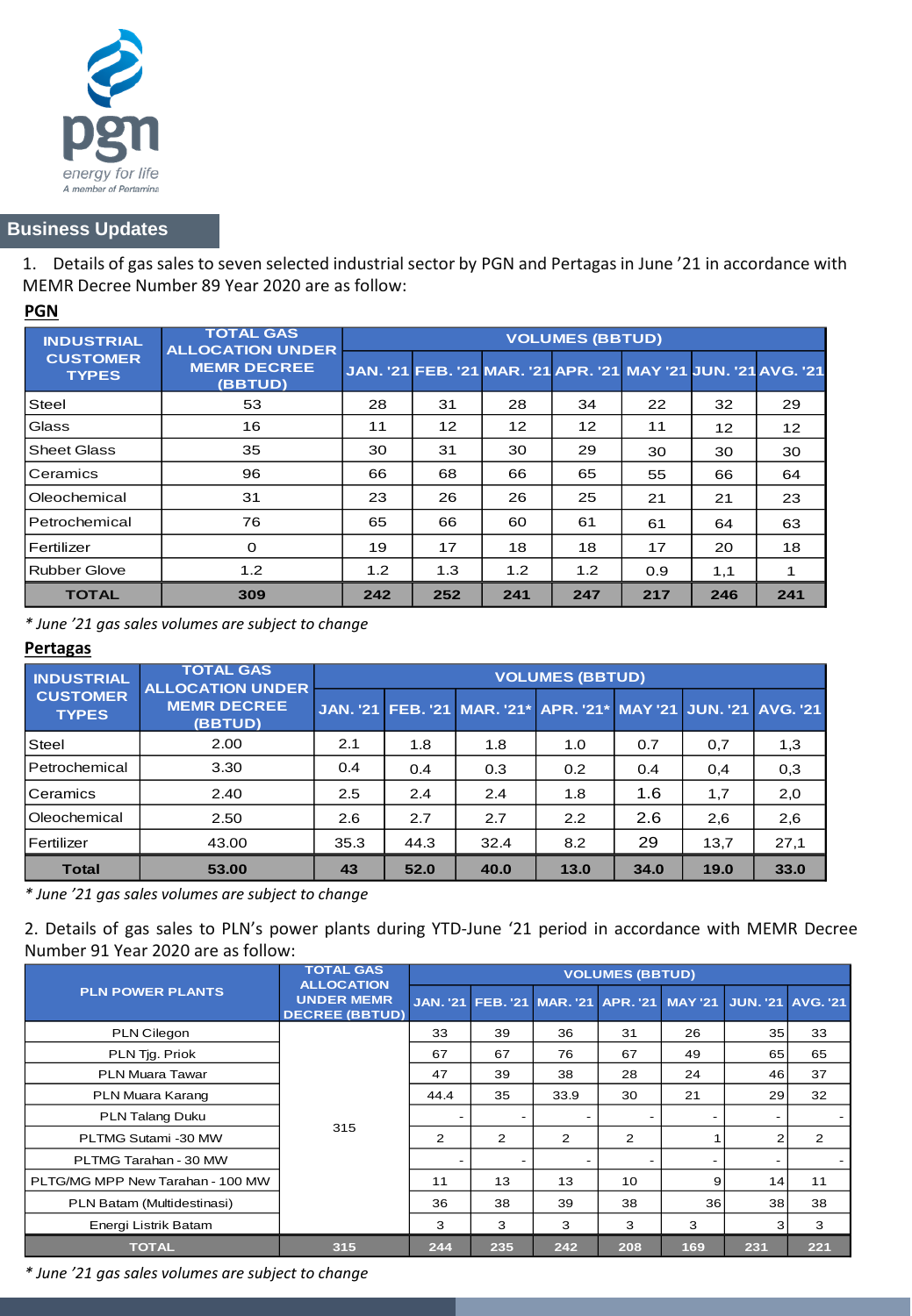

| <b>INDUSTRIAL</b>       | <b>VOLUMES (in BBTUD)</b> |              |             |             |                   |                     |  |  |  |
|-------------------------|---------------------------|--------------|-------------|-------------|-------------------|---------------------|--|--|--|
| <b>SECTORS</b>          | JAN.<br>'21               | FEB.<br>'21  | MAR.<br>'21 | APR.<br>'21 | <b>MAY</b><br>'21 | <b>JUN</b><br>. '21 |  |  |  |
| Food                    | 72                        | 77           | 76          | 76          | 60                | 74                  |  |  |  |
| Textile                 | 13                        | 14           | 14          | 13          | 10                | 14                  |  |  |  |
| Wood                    | Ο                         | $\Omega$     | Ο           | Ω           | O                 | Ο                   |  |  |  |
| Paper                   | 37                        | 39           | 37          | 34          | 29                | 33                  |  |  |  |
| Chemical                | 149                       | 149          | 145         | 147         | 135               | 154                 |  |  |  |
| Ceramic                 | 77                        | 81           | 76          | 76          | 64                | 80                  |  |  |  |
| Glass                   | 42                        | 44           | 43          | 42          | 44                | 45                  |  |  |  |
| Cement                  | 3                         | 3            | 3           | 3           | 1                 | 3                   |  |  |  |
| Basic Metal             | 30                        | 32           | 30          | 33          | 24                | 34                  |  |  |  |
| <b>Fabricated Metal</b> | 43                        | 47           | 47          | 49          | 34                | 48                  |  |  |  |
| <b>Others</b>           | 24                        | 26           | 25          | 26          | 20                | 26                  |  |  |  |
| <b>Power Plant</b>      | 321                       | 317          | 330         | 278         | 232               | 312                 |  |  |  |
| <b>CNG</b>              | 5                         | 5            | 5           | 6           | 5                 | 7                   |  |  |  |
| Lifting Oil             | 2                         | $\mathbf{2}$ | 2           | 2           | $\overline{2}$    | $\overline{2}$      |  |  |  |
| <b>TOTAL</b>            | 820                       | 838          | 833         | 786         | 661               | 832                 |  |  |  |

3. Breakdown of gas sales per industrial sector during Jan.-Jun. '21 period (PGN stand-alone):

4. Gas supply from ConocoPhiilips' Corridor block (North Sumatra region) has resumed back to normal in June 2021 where starting in late April through May 2021 PGN experienced a supply disruption due to equipment problems in the above block.

5. ConocoPhillips is going to perform a planned maintenance work in the Corridor block (North Sumatra region) either by the end of this month or next month. Thus, this is going to impact our operational volumes to our gas gas commercial business.

For further information please contact:

**Investor Relations PT Perusahaan Gas Negara Tbk** Mid Tower Manhattan 26th Floor Jl. TB Simatupang Kav. 1-S, Jakarta, Indonesia Email: [investor.relations@pgn.co.id](mailto:investor.relations@pgn.co.id) Phone: +62 21 8064 1111